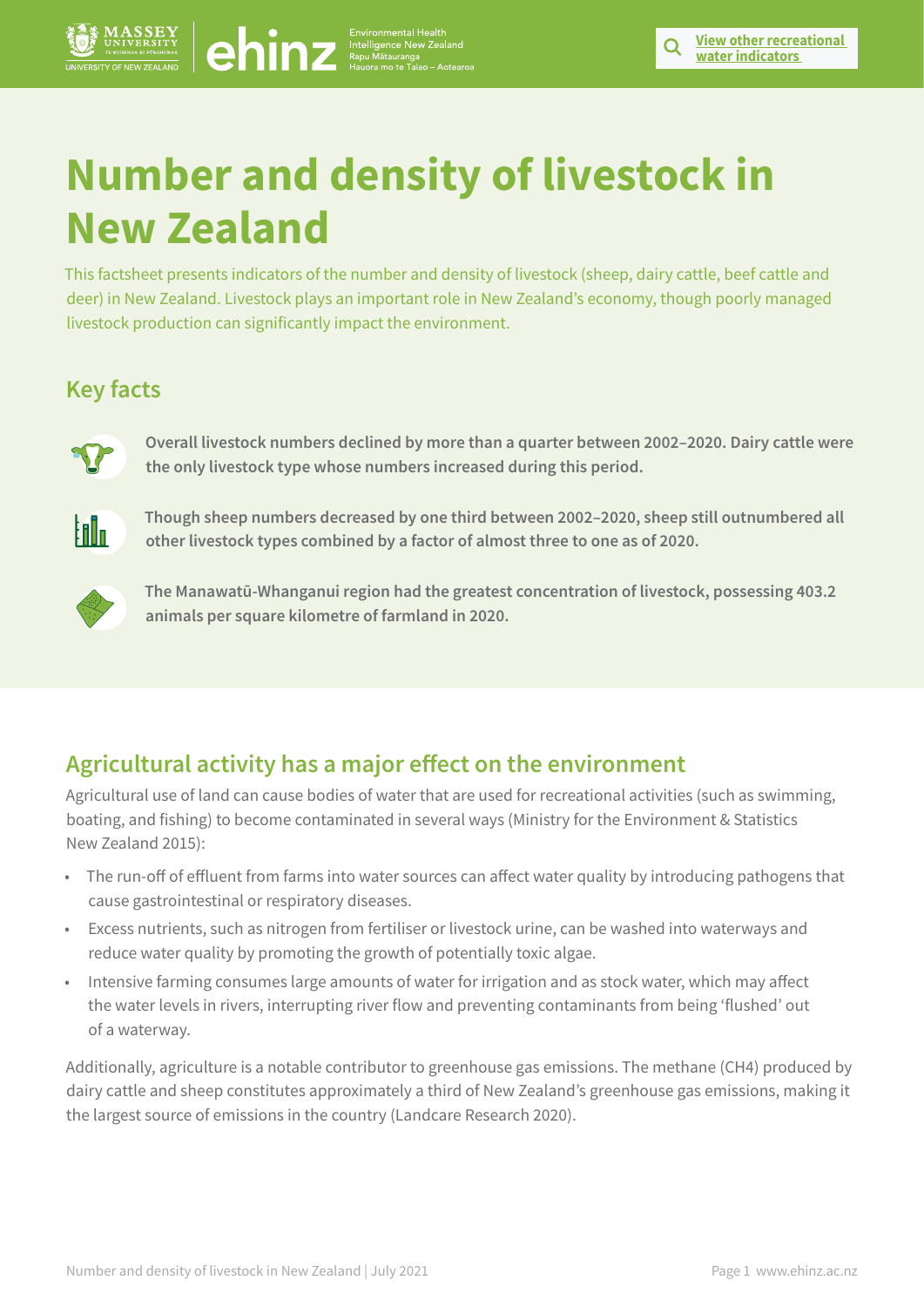# **Total livestock numbers continued to decrease**

Between 2002 and 2020, the number of stock animals in New Zealand decreased by 27.4%, from 50.9 million to 36.9 million (Figure 1). The bulk of the decline relates to decreasing sheep numbers, which reduced by just over a third (34.2%) during this period. Despite the reduction, sheep still outnumbered all other livestock types combined by a factor of nearly three to one as of 2020.

Deer numbers also declined markedly, with a 49.5% decrease between 2002–2020. The number of beef cattle also decreased by 13.5%. However, dairy cattle numbers increased by 20.1%, with most of the expansion concentrated in the South Island, where the number of dairy cattle rose by 91.2%.



### **Figure 1: Livestock numbers, by type, 2002–2020**

**Source: Statistics New Zealand 2021** 

### **Table 1: Livestock numbers by type, 2002 and 2020**

| <b>Livestock type</b> | 2002 (millions) | 2020 (millions) | <b>Percent change</b> |
|-----------------------|-----------------|-----------------|-----------------------|
| Sheep                 | 39.6            | 26.0            | $-34.2%$              |
| Dairy cattle          | 5.2             | 6.2             | $+20.1%$              |
| Beef cattle           | 4.5             | 3.9             | $-13.5%$              |
| Deer                  | 1.6             | 0.8             | $-49.5%$              |
| <b>Total</b>          | 50.9            | 36.9            | $-27.4%$              |

**Source:** Statistics New Zealand 2021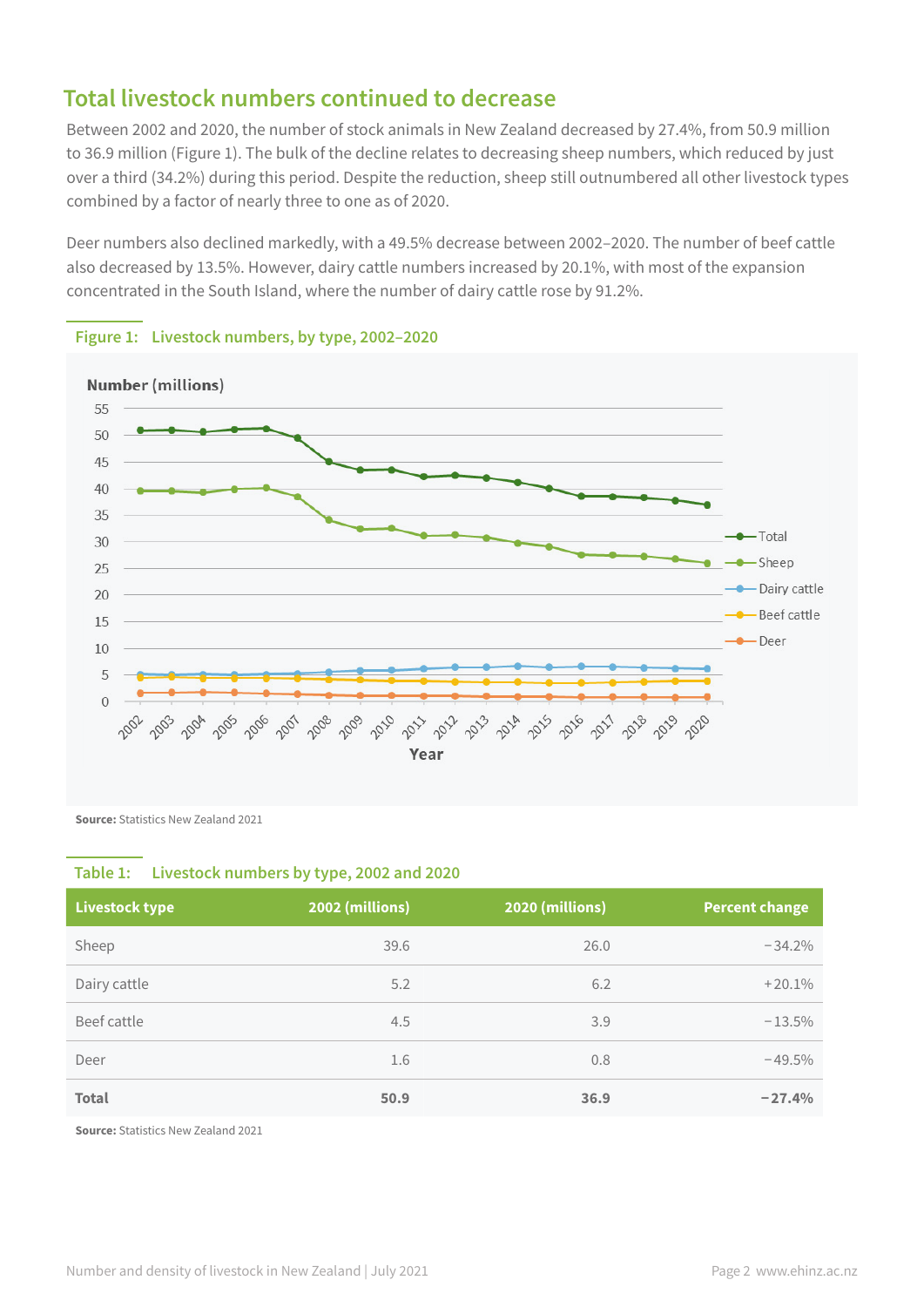# **Sheep remained the primary livestock animal in 2020**

In 2020, the nationwide density of livestock was 265.8 animals per km<sup>2</sup> of farming land. Sheep were the predominant stock animal, with an overall density of 187.3 animals per km<sup>2</sup>, approximately four times that of the next most common animal — dairy cattle, with 44.6 animals per km² (Figure 2).



# **Figure 2: Density of livestock, by type, 2020**

**Note:** Density is calculated based on the total area of farmland in a region, as listed in the 2017 Agricultural Census, not the area of farmland used explicitly for stock grazing.

**Source:** Statistics New Zealand 2021

# **The Manawatū-Whanganui region had the greatest concentration of livestock**

In 2020, the Manawatū-Whanganui region had the densest concentration of livestock (403.2 animals per km<sup>2</sup>) nationwide (Figure 3).



### **Figure 3: Livestock density by region, 2020**

**Note:** Density is calculated based on the total area of farmland in a region, as listed in the 2017 Agricultural Census, not the area of farmland used explicitly for stock grazing. **Source: Statistics New Zealand 2021**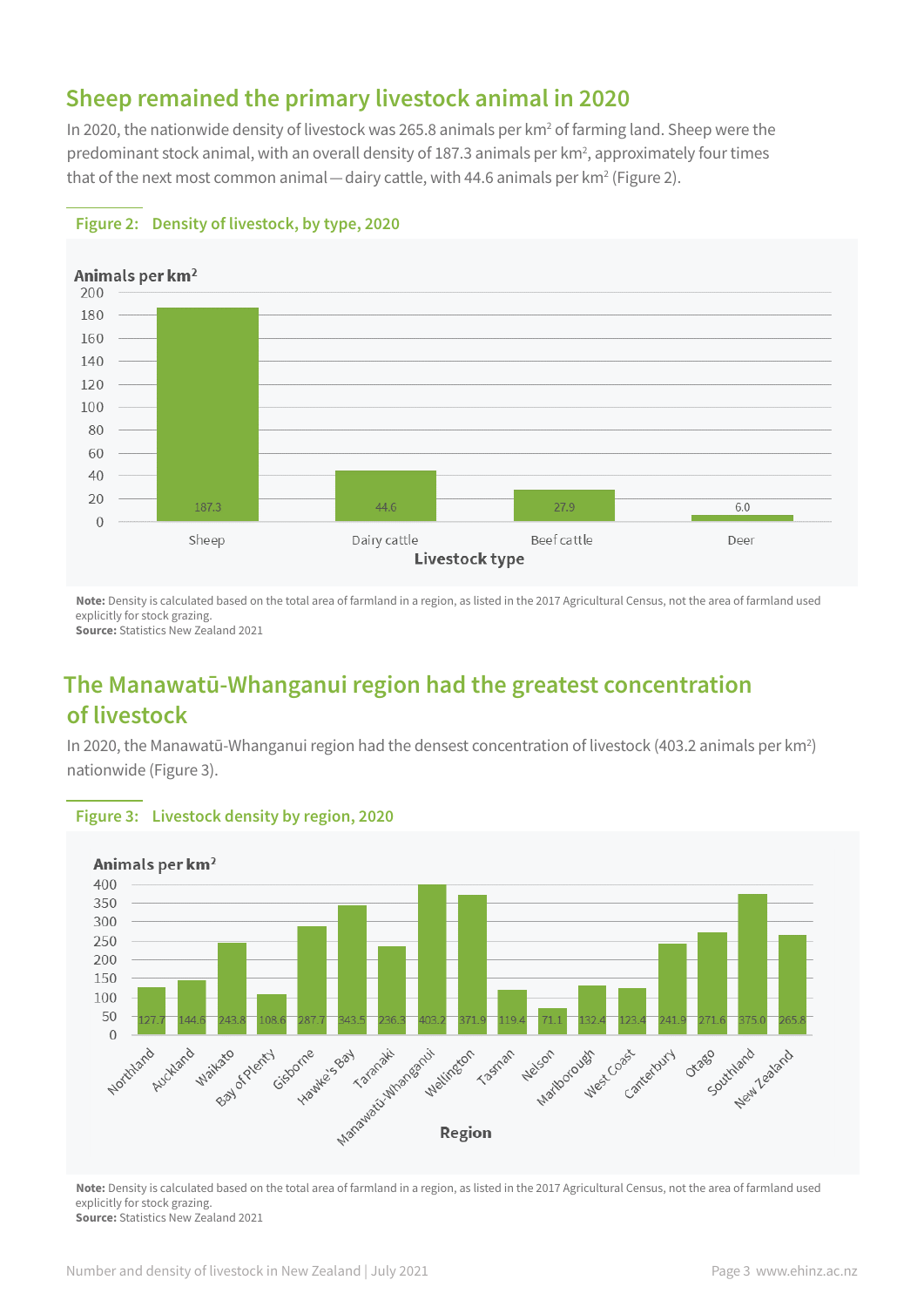As well as having the greatest density of livestock overall, the Manawatū-Whanganui region also had the highest density of sheep: 328.8 animals per square kilometre of farmland.

As for other types of livestock (Figure 4):

- The greatest concentration of dairy cattle was in Taranaki (122.8 per km<sup>2</sup>)
- Beef cattle were most densely farmed in the Northland region (52.2 per km<sup>2</sup>)
- Deer were densest in the Southland region (13.1 per  $km^2$ )



### **Figure 4: Livestock density by region, 2020**

**Note:** Density is calculated based on the total area of farmland in a region, as listed in the 2017 Agricultural Census, not the area of farmland used explicitly for stock grazing. **Source: Statistics New Zealand 2021**